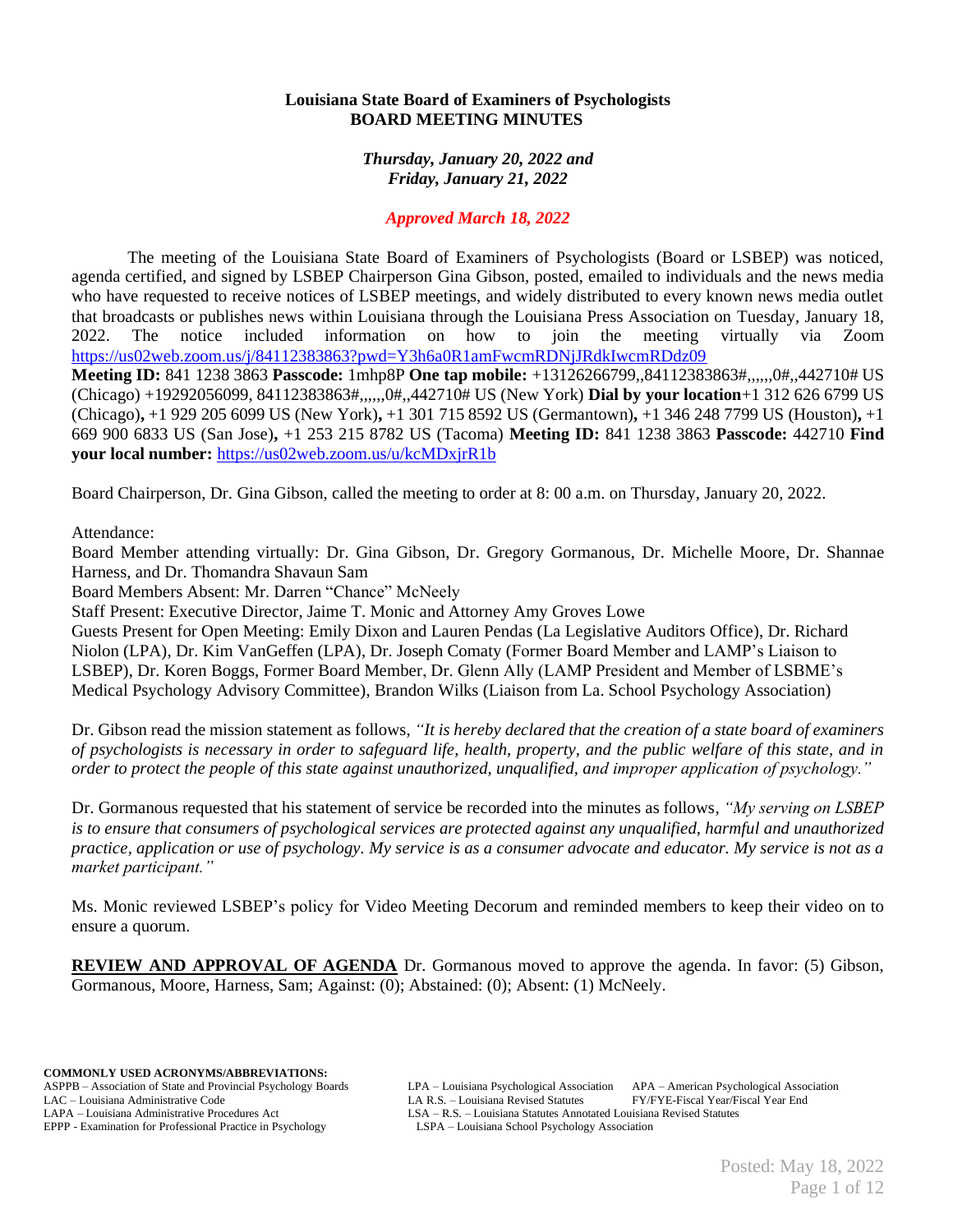Ms. Monic called for the review and consideration of item removal from the Consent Agenda. Hearing none, Ms. Monic read aloud the amended Consent Agenda Items for consideration by the Board for affirmation, ratification, adoption, approval and/or conferral as follows:

**EXECUTIVE SESSION:** Dr. Gormanous moved to enter Executive Session pursuant to LSA R.S.42:17. To receive an update on legal issues and strategy from Attorney Amy Groves Lowe. The board discussed the motion. The motion passed by roll call vote as follows: In favor: (5) Gibson, Gormanous, Moore, Harness, Sam; Against: (0); Abstained: (0); Absent: (1) McNeely.

Dr. Gormanous moved to close Executive Session to enter the Open Meeting and report on Executive Session matters. The board discussed the motion. The motion passed by roll call vote as follows: In favor: (5) Gibson, Gormanous, Moore, Harness, Sam; Against: (0); Abstained: (0); Absent: (1) McNeely.

**WELCOME SPECIAL GUESTS:** Dr. Gibson welcomed former board members and association representatives.

**ELECTION RESULTS:** Ms. Monic presented certified Election Results for the LSBEP Election 2022-2027**Start:** 2021-12-17 17:14:52 America/Chicago End**:** 2022-01-19 23:59:00 America/Chicago

**Turnout:** 256 (31.2%) of 820 electors voted in this ballot.

| Option                   | <b>Votes</b>  |
|--------------------------|---------------|
| Matthew Holcomb, Ph.D.   | $152(66.1\%)$ |
| Jesse D. Lambert, Psy.D. | 78 (33.9%)    |
| <b>VOTER SUMMARY</b>     |               |
| Total                    | 256           |
| Abstain                  | $26(10.2\%)$  |

**CHAIR'S REPORT** – Dr. Gibson provided an opening statement related to the focus of the LRP Meeting being rulemaking.

**Board Member and staff training:** Attorney Amy Lowe presented a one-hour training to Board Members and guests on Anti-Trust Issues, history and how to avoid anti-trust issues; and Rulemaking processes, best practices and avoiding anti-trust in rulemaking.

### **Discussion of emerging issues in the regulation of the practice of psychology:**

**i. Supervision by Medical Psychologists** – Ms. Lowe and Dr. Gibson summarized the meetings between LSBEP, La. State Board of Medical Examiners (and LSBME's Medical Psychology Advisory Committee), La. Association of Medical Psychologists, La. School Psychology Association) held on January 5, 2022 and January 18, 2022. Dr. Ally and Dr. Comaty were present at those meetings and also actively participated in this discussion. Specific concerns of LSBEP were revisited including:

- LSBEP's authority to vet credentials and issue a license to practice psychology to individuals who become medical psychologists and who do not intend to renew their license to practice psychology.
- LSBME uses an advisory committee not authorized to determine the lawful practice of psychology, which is the authority of the LSBEP.
- If LSBEP receives a complaint on an MP, LSBEP has no ability to share that private information with LSBME and vice versa.

ASPPB – Association of State and Provincial Psychology Boards LPA – Louisiana Psychological Association APA – American Psychological Association LA R.S. – Louisiana Administrative Code LA R.S. – Louisiana Revised Statutes FY/FYE-Fiscal Year/Fiscal Year End<br>LAPA – Louisiana Administrative Procedures Act LSA – R.S. – Louisiana Statutes Annotated Louisiana Revised Sta LSA – R.S. – Louisiana Statutes Annotated Louisiana Revised Statutes LSPA – Louisiana School Psychology Association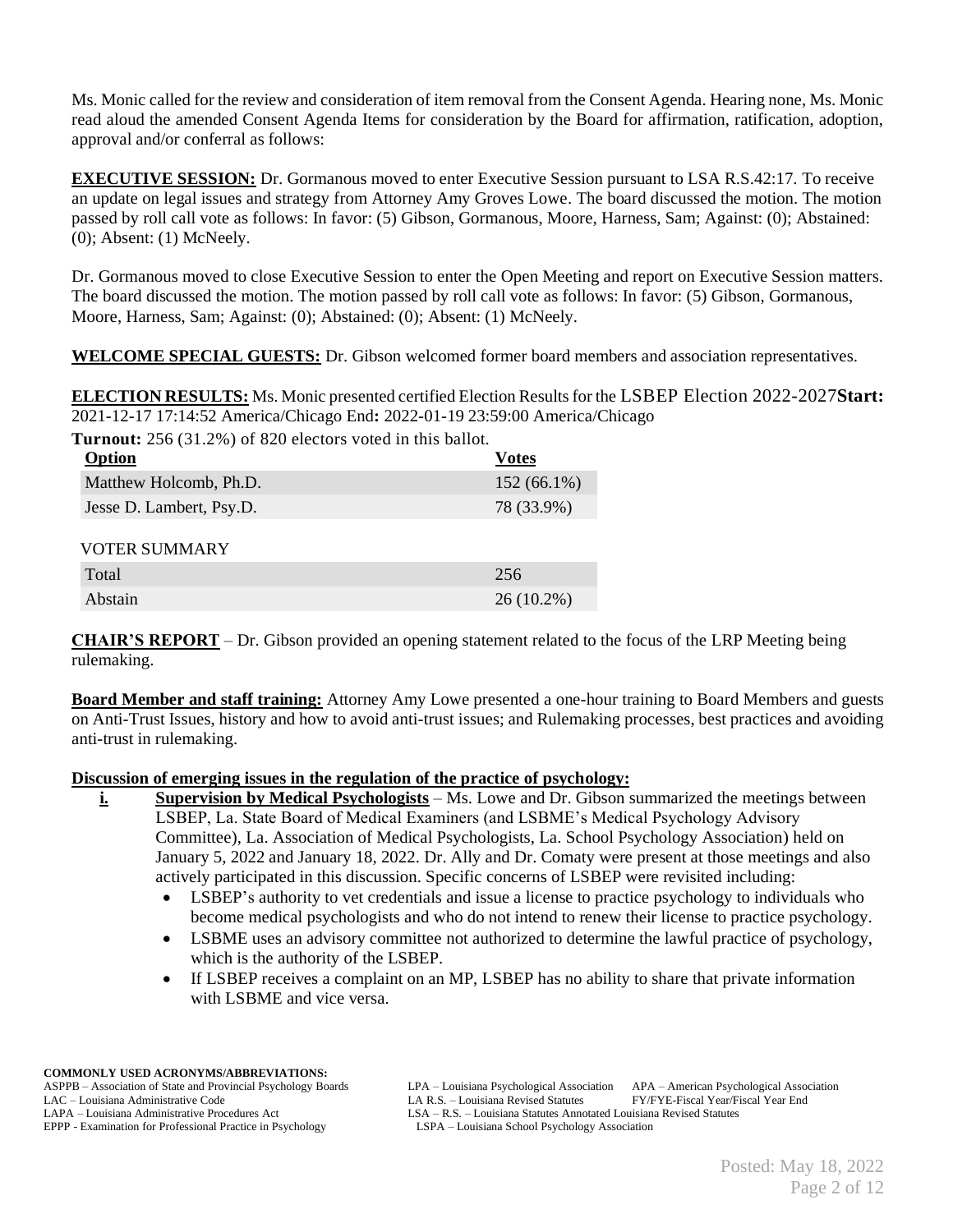- There is a void in public protection when LSBEP cannot regulate the supervision of the practice of psychology, by psychology applicants and trainees when LSBEP has no regulatory authority over the MP.
- Impacts on applicants, licensees and the public
- Consideration of Anti-trust implications in regulation and rulemaking.
- Consideration of collaborative options.

A determination was made that the Board will continue exploring the issues with its attorney.

**ii. New Billing Disclosure Requirement** – The Board reviewed an email from Courtney Tibbetts, Ph.D. inquiring about. discussed a new issue related to the Centers for Medicare and Medicaid Services "No Surprises Act" and whether LSBEP had guidance related to assigning a diagnostic code for billing purposes of individuals who had not yet been evaluated. The Board reviewed and discussed the topic and offered that although the Board does not provide legal advice on federal law, licensees are encouraged to consult their own attorney, as well as consult, and document their consultation, with professional resources including, but not limited to APA, LPA and other professional associations who have legal divisions to advise on these practice issues as questions arise.

In consideration of time, Dr. Sam moved to take the agenda out of order and recess the Board Meeting to allow members to attend the scheduled Workgroup Breakout Sessions with invited guests and delegates in order to work on rulemaking initiatives. The board discussed the motion. The motion passed by roll call vote as follows: In favor: (5) Gibson, Gormanous, Moore, Harness, Sam; Against: (0); Abstained: (0); Absent: (1) McNeely.

At 3:05, the meeting was called to order by Dr. Gibson.

Board Members assigned to workgroups reported on their respective workgroups.

Dr. Comaty reported on the Complaint Adjudication process and the design of a matrix for determining disciplinary actions by the agency.

Dr. Harness and Dr. Gormanous presented their progress for rulemaking on Chapter 9: Licenses (Emeritus) and related sections under Chapter 6. Fees and Chapter 8: Continuing Education.

Dr. Moore presented on the incorporation of the current Telepsychology and Telesupervision guidelines into the board's rules.

Dr. Sam presented on the development of Chapter 11: Assistants to Psychologists to incorporate registration and renewal requirements.

Dr. Moore presented on Chapter 3: Training Requirements and Chapter 7: Supervision Requirements focusing on previously discussed amendments and clarifying training for health service psychologists and general applied psychologists.

Dr. Harness and Gormanous reported on progress made in rewriting Chapter 8: Continuing Professional Development

The Board resumed the items taken out of order as follows: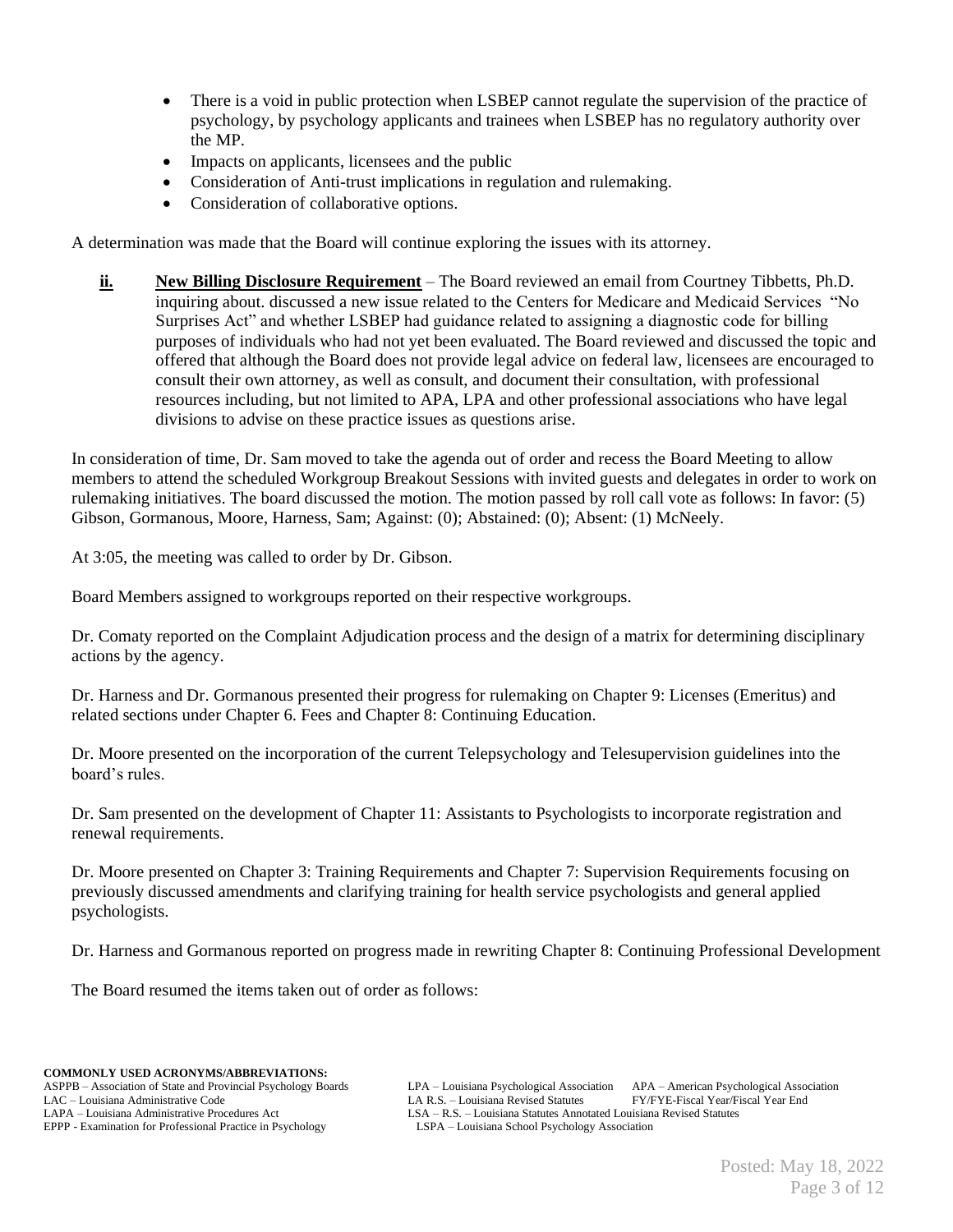- **iii. Multicultural Competence/Awareness** The Board discussed their ongoing goals of promoting multicultural awareness and competence in initial licensure through the incorporation of oral examination questions focusing on APA's Multicultural Guidelines and case vignettes focusing on diverse populations; and also through the Board CPD offered to all licensed psychologists focusing on Multicultural and Ethical Issues in Psychology workshop presented by Antonio E. Puente, Ph.D. Additional considerations for developing Jurisprudence Examination questions to assess multicultural competence and awareness was also discussed.
- **iv. Open discussion for consideration of other emerging issues** No other topics were brought up.

Dr. Gormanous moved to adjourn the meeting for the date at 4:17p.m.

## **DAY 2: LRP Meeting Continued: FRIDAY, January 21, 2022**

Day 2 of the Long Range Planning meeting was called to order by Board Chairperson, Dr. Gina Gibson, at 8:11 a.m. on Friday, January 21, 2022.

Attendance:

Board Member attending virtually: Dr. Gina Gibson, Dr. Gregory Gormanous, Dr. Michelle Moore, Dr. Shannae Harness, and Dr. Thomandra Shavaun Sam

Board Members Absent: Mr. Darren "Chance" McNeely

Staff Present: Executive Director, Jaime T. Monic

LSBEP's LSSP Committee Members Present: Dr. George Hebert, Dr. Katherine Chenier and Ms. Kelley Pursell Guests Present for Open Meeting: Emily Dixon and Lauren Pendas (La Legislative Auditors Office), Dr. Richard Niolon (LPA), Dr. Kim VanGeffen (LPA), Dr. Joseph Comaty (Former Board Member and LAMP's Liaison to LSBEP), Dr. Clifton Mixon, Dr. Justin Carreras, and Dr. Erin Reuther (LPA).

Dr. Gibson read the mission statement as follows, *"It is hereby declared that the creation of a state board of examiners of psychologists is necessary in order to safeguard life, health, property, and the public welfare of this state, and in order to protect the people of this state against unauthorized, unqualified, and improper application of psychology."*

Dr. Gormanous requested that his statement of service be recorded into the minutes as follows, *"My serving on LSBEP is to ensure that consumers of psychological services are protected against any unqualified, harmful and unauthorized practice, application or use of psychology. My service is as a consumer advocate and educator. My service is not as a market participant."*

Ms. Monic reviewed LSBEP's policy for Video Meeting Decorum and reminded members to keep their video on to ensure a quorum.

**REVIEW AND APPROVAL OF AGENDA** Dr. Gormanous moved to add an agenda item to discuss "Errors and Omissions Insurance". The board discussed the motion. The motion passed by roll call vote as follows: In favor: (5) Gibson, Gormanous, Moore, Harness, Sam; Against: (0); Abstained: (0); Absent: (1) McNeely.

Dr. Gormanous moved to approve the agenda as amended. The board discussed the motion. The motion passed by roll call vote as follows: In favor: (5) Gibson, Gormanous, Moore, Harness, Sam; Against: (0); Abstained: (0); Absent: (1) McNeely.

**EXECUTIVE SESSION:** Dr. Gormanous moved to enter Executive Session pursuant to LSA R.S.42:17. to review and discuss the oral examination of Justin Carreras. The board discussed the motion. The motion passed by roll call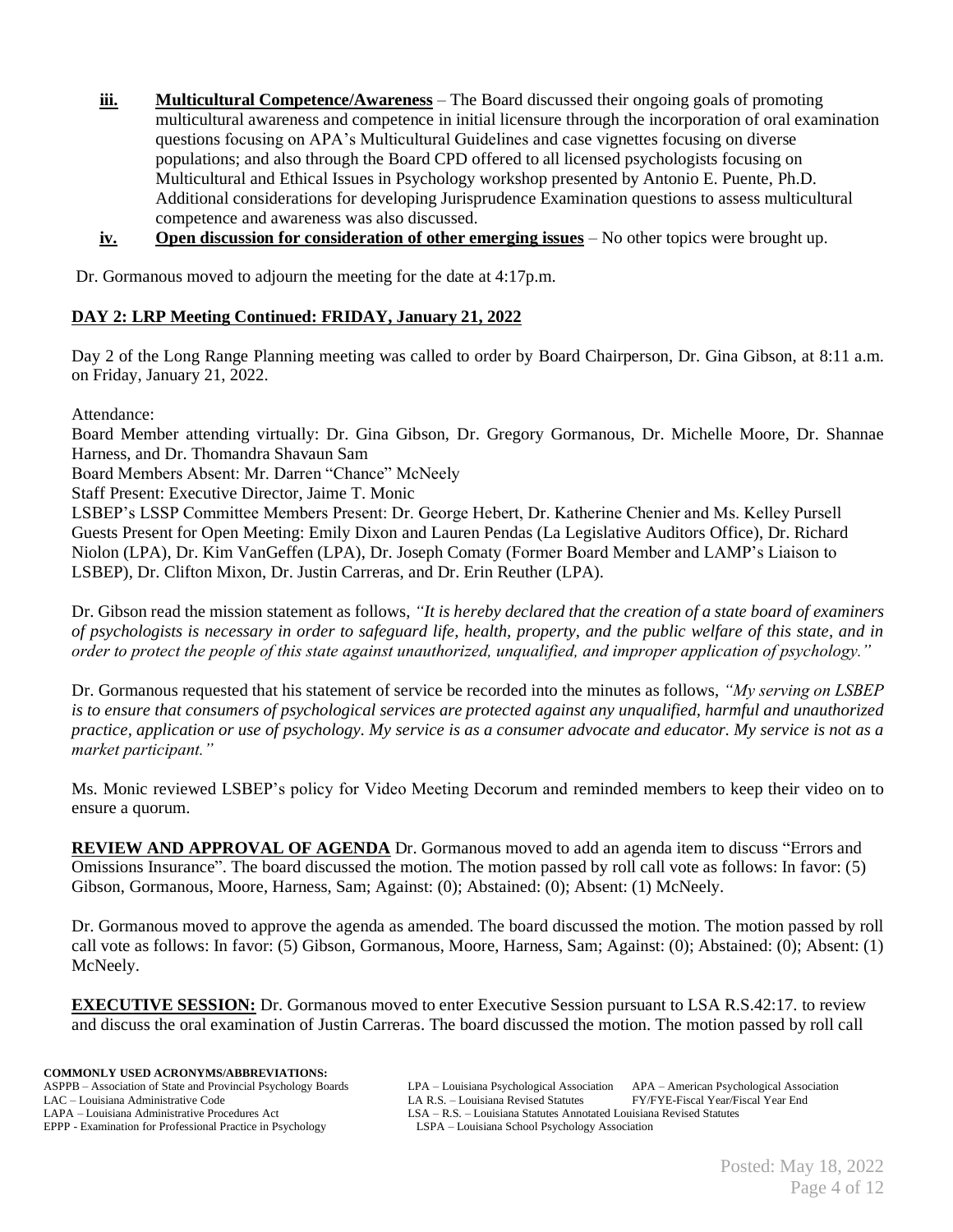vote as follows: In favor: (5) Gibson, Gormanous, Moore, Harness, Sam; Against: (0); Abstained: (0); Absent: (1) McNeely.

Dr. Gormanous moved to close Executive Session to enter the Open Meeting and report on Executive Session matters. The board discussed the motion. The motion passed by roll call vote as follows: In favor: (5) Gibson, Gormanous, Moore, Harness, Sam; Against: (0); Abstained: (0); Absent: (1) McNeely

Dr. Gibson and Dr. Sam, following Oral Examination of Justin Carreras on December 15, 2021, finding that Dr. Carreras met the requirements for licensure, offered their recommendation to issue a license to Justin Carreras, Ph.D. with a recognized specialty in Clinical Psychology. The board discussed the motion. The motion passed by majority roll call vote as follows: In favor: (4) Gibson, Moore, Harness, Sam; Against: (1) Gormanous; Abstained: (0); Absent: (1) McNeely

Ms. Monic called for the review and consideration of item removal from the Consent Agenda. Dr. Sam moved that corrections be made under Item "h" to correct Dr. Muller and Martin's specialties from Clinical to Counseling and to correct her name to Shavaun Sam. The board discussed the motion. The motion passed by roll call vote as follows: In favor: (5) Gibson, Gormanous, Moore, Harness, Sam; Against: (0); Abstained: (0); Absent: (1) McNeely

Ms. Monic read aloud the amended Consent Agenda Items for consideration by the Board for affirmation, ratification, adoption, approval and/or conferral as follows:

### **a. Minutes (Approval):**

Board Meeting December 10, 2021

## **b. Financial Statements Received (Affirm and Ratify):**

December 2021 – General Ledger, Balance Sheet, Budget vs. Actual, Profit & Loss

### **c. Temporary Registrations approved (Affirm and Ratify):**

| <b>Name</b>                  | <b>State of Residence</b>                    | <b>Reviewer</b> | <b>Date Approved</b> |
|------------------------------|----------------------------------------------|-----------------|----------------------|
| Kathleen F. Nyborg, Ph.D.    | Maine $-3rd$ Registration for 2022           | J. Monic        | 12/23/2021           |
| Alex Rodrigues, Psy.D.       | Colorado – $1st$ Registration for 2022       | J. Monic        | 12/27/2021           |
| Catalina Arata, Ph.D.        | Alabama – $1st$ Registration for 2022        | J. Monic        | 12/27/2021           |
| Kyla M. Blalock, Ph.D.       | North Carolina – $2nd$ Registration for 2022 | J. Monic        | 12/27/2021           |
| Melanie Ann Fernandez, Ph.D. | New York – $3rd$ Registration for 2022       | J. Monic        | 12/27/2021           |

### **d. Supervised Practice Plans approved (Affirm and Ratify):**

| <b>Applicant</b>                 | Supervisor                                     | <b>Reviewer</b> | <b>Date Approved</b> |
|----------------------------------|------------------------------------------------|-----------------|----------------------|
| Wolfe.<br>Christine M.<br>Psv.D. | Kelley <sup>*</sup><br>PSV.L.<br><b>Bolger</b> | Michelle Moore  | 13/2022              |

### **e. Applicants approved for Candidacy Status and issued Provisional Licensure (eligible for EPPP) (Affirm and Ratify):**

| Candidate                  | <b>Supervisor</b>       | <b>Reviewer</b> | Date Approved |
|----------------------------|-------------------------|-----------------|---------------|
| Ashleigh M. Eaves, Ph.D.   | Christiane Creveling-   | Michelle Moore  | 12/16/2021    |
|                            | Benefield & Lee Annotti |                 |               |
| Christine M. Wolfe, Psy.D. | Kelley Bolger, Psy.D.   | Michelle Moore  | 1/18/2022     |

### **f. Applicants approved for Candidacy Status (eligible for EPPP) (Affirm and Ratify):**

**COMMONLY USED ACRONYMS/ABBREVIATIONS:**

LAPA – Louisiana Administrative Procedures Act LSA – R.S. – Louisiana Statutes Annotated Louisiana Revised Statutes EPPP - Examination for Professional Practice in Psychology (LSPA – Louisiana School Psychology Association EPPP - Examination for Professional Practice in Psychology

ASPPB – Association of State and Provincial Psychology Boards LPA – Louisiana Psychological Association APA – American Psychological Association LAC – Louisiana Administrative Code LA R.S. – Louisiana Revised Statutes FY/FYE-Fiscal Year/Fiscal Year End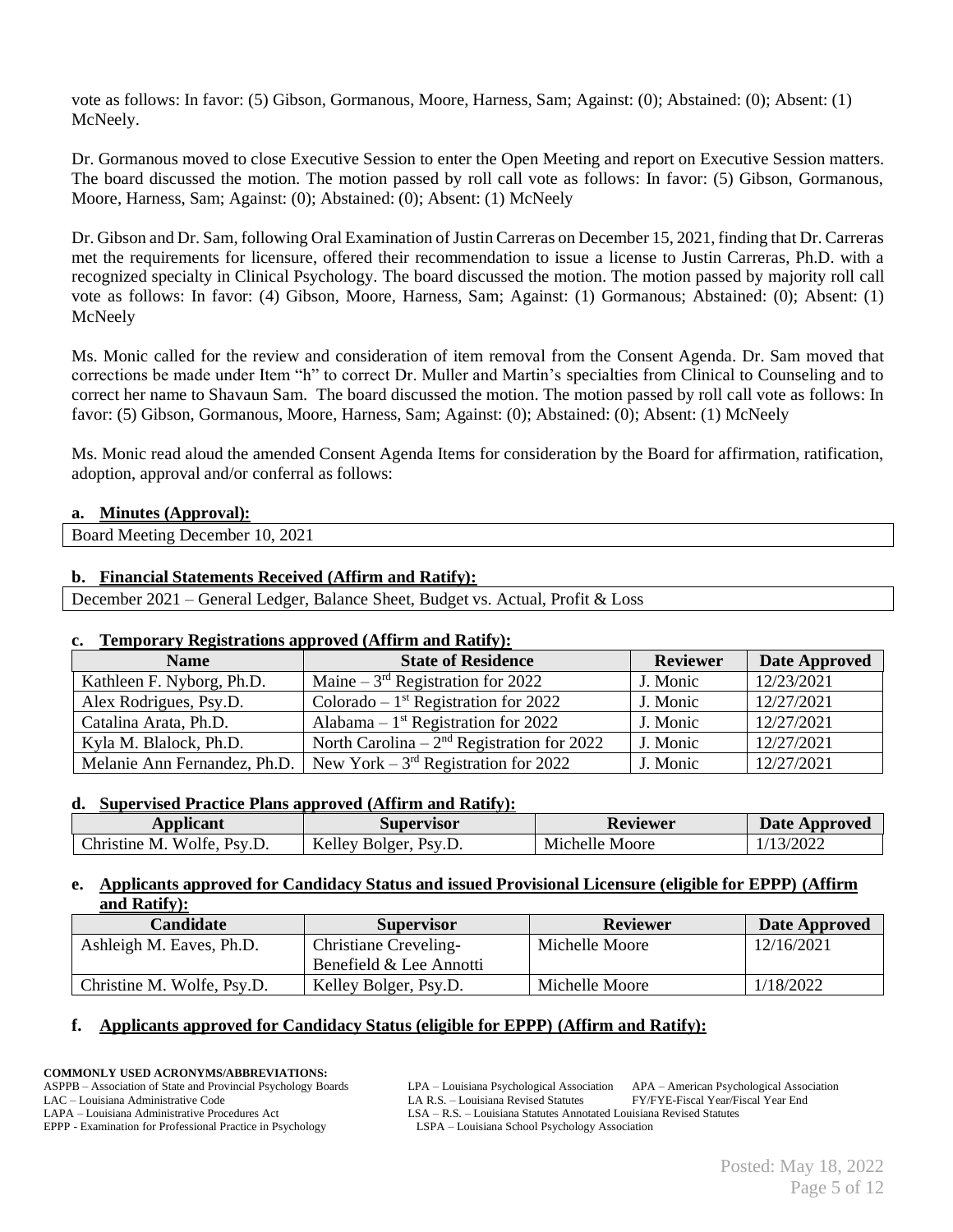| <b>Candidate</b> | Reviewer | <b>Date Approved</b> |
|------------------|----------|----------------------|
| None to report   |          |                      |

#### **g. Candidates approved for Oral Examination (Affirm and Ratify):**

| <i>C</i> andidate    | <b>Reviewer</b> | <b>Date</b><br>` Approved |
|----------------------|-----------------|---------------------------|
| None<br>report<br>to |                 |                           |

#### **h. Licensure recommendations of applicants and candidates who have completed all licensing requirements, including passing LSBEP's Jurisprudence and Oral Examinations (Board Conferral):**

| <b>Name</b>                | <b>Declared</b>  | Date of            | <b>Examining Members</b>   |
|----------------------------|------------------|--------------------|----------------------------|
|                            | <b>Specialty</b> | <b>Examination</b> |                            |
| Joel Timothy Muller, Ph.D. | Counseling       | 12/20/2021         | Gina Gibson/Greg Gormanous |
| Claire M. Houtsma, Ph.D.   | Clinical         | 01/03/2021         | Gina Gibson/Greg Gormanous |
| Samantha A. Martin, Ph.D.  | Counseling       | 01/10/2021         | Gina Gibson/Shavaun Sam    |

#### **i. Licensure recommendations of applicants and candidates who have completed all licensing requirements, including passing LSBEP's Jurisprudence and Face to Face Interview (Board Conferral):**

| <b>Name</b>    | <b>Declared</b><br><b>Specialty</b> | Date of<br><b>Examination</b> | <b>Examining Members</b> |
|----------------|-------------------------------------|-------------------------------|--------------------------|
| None to report |                                     |                               |                          |

#### **j. License Reinstatements (Board Conferral):**

| $ -$<br>чашс   | <b>TIATTAP</b><br>VIC WCL<br>111 | Date |
|----------------|----------------------------------|------|
| None.<br>eport |                                  |      |

#### **k. Continuing Professional Development Reviews (Affirm and Ratify):**

| Name           | <b>Review</b><br><b>vpe</b> | <b>Reviewer</b> | Date Approved |
|----------------|-----------------------------|-----------------|---------------|
| None to report |                             |                 |               |

#### **l. Shared News releases/general information/previously approved business (Affirm):**

1) None to report

Following the reading of the Consent Agenda, Ms. Monic called for motions to object or approve the Consent Agenda. With regard to the items specified on the Consent Agenda, Dr. Gormanous moved to affirm, ratify, approve and confer the Consent Agenda respectively. The Board discussed the motion, the motion passed by unanimous roll call vote of the members present as follows: In favor: (5) Gibson, Gormanous, Moore, Harness, Sam; Against: (0); Abstained: (0); Absent: (1) McNeely.

## **COMMITTEE AND LIAISON REPORTS:**

- 1. **Executive Committee Report** Ms. Monic reported on operations as follows:
	- a. The 2022 board member election was concluded, and results were reported January 20, 2022.
	- b. In the matter of Richard A. Marksbury, Ph.D. vs. LSBEP, the Louisiana Supreme Court denied the writ application of Mr. Marksbury. No further proceedings are anticipated in this matter.

## c. OPERATIONS:

i. 6 NEW APPLICATIONS RECEIVED in December 2021 (2 – PLUS, 0 – LSSP, 2 – RECIPROCITY, 1 – REGULAR, 1 – TEMPORARY)

# **COMMONLY USED ACRONYMS/ABBREVIATIONS:**

EPPP - Examination for Professional Practice in Psychology

ASPPB – Association of State and Provincial Psychology Boards LPA – Louisiana Psychological Association APA – American Psychological Association LAC – Louisiana Administrative Code LA R.S. – Louisiana Revised Statutes FY/FYE-Fiscal Year/Fiscal Year End LAPA – Louisiana Administrative Procedures Act LSA – R.S. – Louisiana Statutes Annotated Louisiana Revised Statutes EPPP - Examination for Professional Practice in Psychology (LSPA – Louisiana School Psychology Association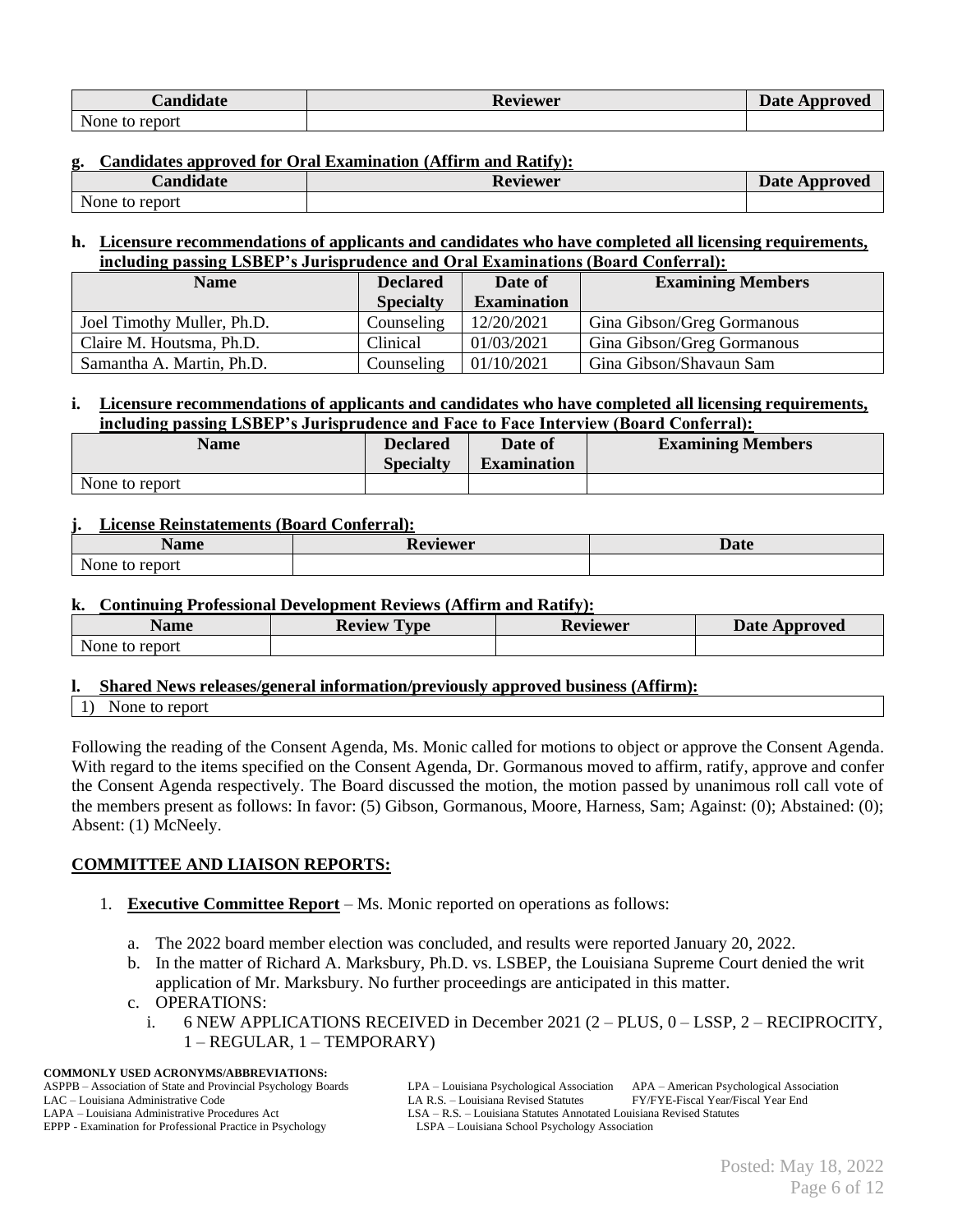- ii. TOTAL OPEN APPLICATIONS: 128 Open Applications
- iii. PUBLIC RECORD REQUESTS none
- d. Meetings/appearances since last meeting: LSBME (w MPAC), LAMP, LPA and LSPA on January 5, 2022, and January 18, 2022; LSBEP hosted a prerecorded viewing of the Multicultural and Ethical Issues in Psychology by Puente on December 17, 2021, and January 4, 2022
- e. JOB POSTINGS: Still working on descriptions for posting the Administrative Assistant Position, Inhouse Attorney, Complaints Coordinator III.
- f. Technology Contract: On January 18, 2022, Anthony Warn with Certemy contacted LSBEP via telephone to acknowledge receipt of the letter from LSBEP terminating the contract. Mr. Warn stated they would not be reimbursing any funds.
- g. Outside of normal business additional time was dedicated to the Supervision by MP's issue, preparing for the LRP Meeting, collections following the issue with online verifications, sending out certificates of attendance for the CPD workshop. Ms. Monic also had to take significant personal time off in the month of January which has delayed applicant processing and addressing questions and inquiries from the public.
- h. Board Member Training update Ms. Monic reported that Board Members would now have access to LEO (Louisiana Employees Online) to complete their Sexual Harassment Training, Cybersecurity Awareness Training, Ethics Training, Safe Driver Training, Anti-Trust Training.

## 1. **Finance Committee** – Ms. Monic presented a Financial Report as follows:

#### **MONTHLY FINANCIAL REPORT**

**Date Report Prepared:** January 19, 2022 **Name of Preparer:** Jaime T. Monic **REPORTING PERIOD:** 12/1/2021 – 12/31/2021

Financial Reports have been provided to members as noted through the consent agenda. The Board Chair continues to review and sign off on all banking reconciliations including merchant accounts and spending accounts (i.e., purchase cards, supply business credit). As of this report, we are 6 months into FY 2021-22. Significant income trends include

| <b>TYPE</b>                                                                                                   | <b>AMOUNT</b> | <b>BUDGETED</b> | aras, suppry custness creately ins or this report, we are o momins like I I 2021 22. Significant income trends meridi<br><b>Trends/Notes</b>                                                                                                                                                              |
|---------------------------------------------------------------------------------------------------------------|---------------|-----------------|-----------------------------------------------------------------------------------------------------------------------------------------------------------------------------------------------------------------------------------------------------------------------------------------------------------|
| <b>INCOME:</b>                                                                                                |               |                 |                                                                                                                                                                                                                                                                                                           |
| <b>Income: Projected</b>                                                                                      | \$319,278.66  | \$355,125       | To date, we have collected 89.9% of the projected revenue.                                                                                                                                                                                                                                                |
| <b>Revenue</b>                                                                                                |               |                 |                                                                                                                                                                                                                                                                                                           |
| <b>Income: CPD</b>                                                                                            | \$3,535.48    | \$2,100         | We have collected 168.4% of the budgeted amount.                                                                                                                                                                                                                                                          |
| <b>Board Sponsored</b>                                                                                        |               |                 |                                                                                                                                                                                                                                                                                                           |
| <b>Disciplinary</b><br><b>Judgments</b>                                                                       | \$5,250       | \$2,625.25      | This category is not predictable. It is based on costs in<br>complaint adjudications reimbursed to the board. This year                                                                                                                                                                                   |
|                                                                                                               |               |                 | we have collected 200% of the budgeted amount.<br>Projections are based only on known accounts receivable<br>at the end of the FY.                                                                                                                                                                        |
| <b>Criminal</b><br><b>Background Checks</b>                                                                   | \$528         | \$194           | This category is 272.4% of the budgeted amount. It reflects<br>the total amount collected. 78.5% of this amount is<br>distributed to La. State Police for the background check.<br>21.5% is retained by the LSBEP to cover overhead<br>expenses for processing the background check for the<br>applicant. |
| <b>Registration of</b><br>Assistants,<br>Telesupervision,<br><b>Applicant Fees,</b><br><b>CPD</b> Preapproval |               |                 | These line items remain at or below the projected<br>amounts. The Registration of Assistants and CPD<br>Preapproval projections will depend on rulemaking<br>within this fiscal year.                                                                                                                     |

**COMMONLY USED ACRONYMS/ABBREVIATIONS:**

ASPPB – Association of State and Provincial Psychology Boards LPA – Louisiana Psychological Association APA – American Psychological Association LAC – Louisiana Administrative Code LA R.S. – Louisiana Revised Statutes FY/FYE-Fiscal Year/Fiscal Year End<br>LAPA – Louisiana Administrative Procedures Act LSA – R.S. – Louisiana Statutes Annotated Louisiana Revised Statute

LSA – R.S. – Louisiana Statutes Annotated Louisiana Revised Statutes LSPA – Louisiana School Psychology Association

EPPP - Examination for Professional Practice in Psychology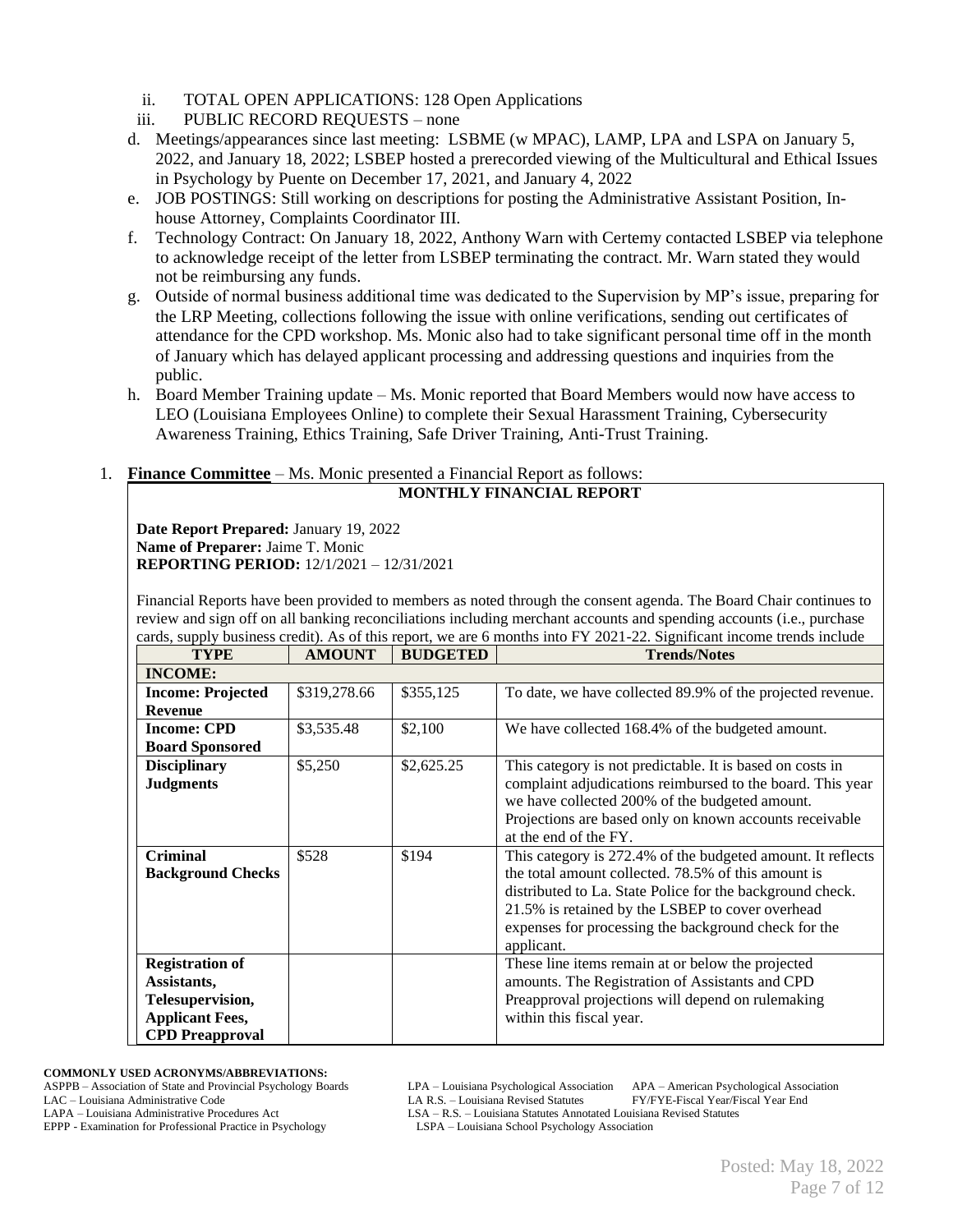| fees, Copy fees, and<br>Labels                                                 |                                                           |           |                                                                                                                                                                                                                                                                                                                                                                                                                                                              |  |
|--------------------------------------------------------------------------------|-----------------------------------------------------------|-----------|--------------------------------------------------------------------------------------------------------------------------------------------------------------------------------------------------------------------------------------------------------------------------------------------------------------------------------------------------------------------------------------------------------------------------------------------------------------|--|
| There are no other notable income trends to report                             |                                                           |           |                                                                                                                                                                                                                                                                                                                                                                                                                                                              |  |
| <b>EXPENSES:</b>                                                               |                                                           |           |                                                                                                                                                                                                                                                                                                                                                                                                                                                              |  |
| Line Item under<br><b>Operations: Credit</b><br><b>Card Processing</b><br>Fees | \$4,349.49                                                | \$4,600   | 94.6% of the projected funds have been expended in this<br>category. Although the majority of this fee is incurred<br>during online renewals, this is a category to watch now<br>that we are collecting online payments for applications and<br>jurisprudence examinations. A determination to offset the<br>new online fees with a convenience fee will help.<br>However, this fee will increase concurrently with online<br>revenue collections.           |  |
| <b>Miscellaneous</b>                                                           | 439.52                                                    | 100       | We are overbudget on this line item (still well below the<br>operating costs of the category by 37.4%). However, the<br>majority of fees are related to finance charges and late fees<br>with Office Depot. Office Depot has a short window for<br>their due date which was a challenge coordinating in a<br>virtual work environment. We began using a bill pay<br>service in November for direct payments which should<br>eliminate late payments/fees.    |  |
| <b>Operations: Postage</b><br>and Delivery                                     | \$723.23                                                  | \$2700    | 27.1% of the funds projected for this item have been<br>expended. This amount remains below that of previous<br>years and this trend is expected to continue due to virtual<br>processes implemented.                                                                                                                                                                                                                                                        |  |
| <b>Background Check</b><br>& Query Fees. New<br><b>Budget Item</b>             | 567.75                                                    |           | This category was added and includes a new budget item<br>approved per the July 23, 2021, Board decision regarding<br>querying the National Practitioner Data Bank for<br>applicants, projected to be \$220 this FY. CBD expenses<br>are also being recorded under this category to better<br>demonstrate expenses for processing an application for<br>licensure.                                                                                           |  |
| <b>Total Board</b><br><b>Meeting Expenses</b>                                  | \$1173.74                                                 | \$7,876   | We have expended only 14.9% of the budgeted amount.<br>This will change after the return to in-person meetings.                                                                                                                                                                                                                                                                                                                                              |  |
| <b>Contract Labor</b>                                                          | \$26,597.63                                               | \$139,232 | We have expended 19.1% of the budgeted amount (total<br>contracted amounts). This category is less predictable<br>depending on complaint matters. Although considering<br>risks associated with potential hearings, category is<br>currently stable. Additionally, the Board will be posting for<br>a Complaints Coordinator III.                                                                                                                            |  |
| <b>Salaries and</b><br><b>Benefits</b>                                         | \$74,155.10                                               | \$195,887 | This category was amended on $11/12/2021$ due to the<br>vacant Compliance Officer position and proposed<br>establishment of an Operations position. There was also an<br>increase to the Clerical Assistant position that is currently<br>filled by a student worker. The Board intends to redirect<br>funds, from Contract Labor to Salaries and Benefits, in the<br>event that a qualified individual is found to fill the In-<br>house Attorney position. |  |
| <b>Travel and</b><br><b>Transportation</b>                                     | \$310                                                     | \$6,423   | This category was amended on $11/12/2021$ due to the<br>anticipation of in-person conferences and conventions. We<br>have currently expended 4.8% of the budgeted amount.                                                                                                                                                                                                                                                                                    |  |
|                                                                                | All other expense items are on par with budgeted amounts. |           |                                                                                                                                                                                                                                                                                                                                                                                                                                                              |  |
| <b>INCOME SUMMARY</b>                                                          |                                                           |           |                                                                                                                                                                                                                                                                                                                                                                                                                                                              |  |
| <b>Monthly Income</b>                                                          | \$15,838.18                                               |           | <b>YTD</b> Income<br>\$319,278.66                                                                                                                                                                                                                                                                                                                                                                                                                            |  |

**COMMONLY USED ACRONYMS/ABBREVIATIONS:** ASPPB – Association of State and Provincial Psychology Boards LPA – Louisiana Psychological Association APA – American Psychological Association LAC – Louisiana Administrative Code LA R.S. – Louisiana Revised Statutes FY/FYE-Fiscal Year/Fiscal Year End

LAPA – Louisiana Administrative Procedures Act LSA – R.S. – Louisiana Statutes Annotated Louisiana Revised Statutes

EPPP - Examination for Professional Practice in Psychology EPPP - Examination for Professional Practice in Psychology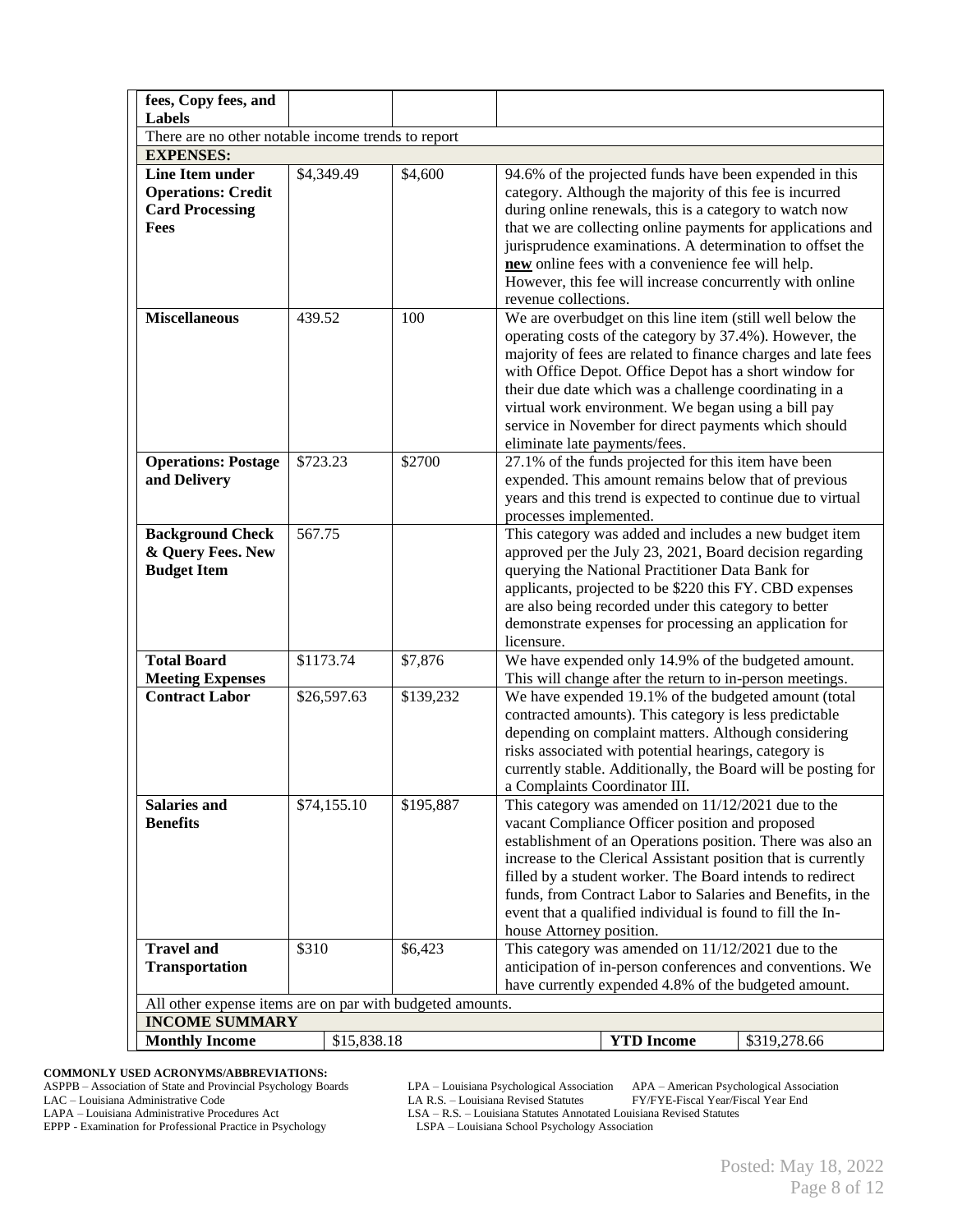| <b>Monthly Expense</b>  | \$18,162.95                      | <b>YTD Expense</b>      | \$143.4<br>.484.71 |
|-------------------------|----------------------------------|-------------------------|--------------------|
| <b>Total Net Income</b> | $\gamma$ 324 $\alpha$<br>$D - 7$ | <b>Total Net Income</b> | \$175,793.95       |

The last amended budget on November 12, 2021, took into account COVID19 related savings, and current downward trends in contract spending, there is an anticipated increase in the fund balance (cash on hand) to be carried over to 2022-23 estimated to be **\$67,733**. While this is good news, your unreserved fund balance is still anticipated to be (\$- 286,708) and there remains a long way to go to achieve your new goals for revenue generation that is included in this projection.

#### **Board Strategy Recommendations:**

Consider emergency rulemaking for the Registration of Assistants to Psychologists, particularly given the importance highlighted on this issue through the legislative process by legislators. Focus on rulemaking to implement CPD standards and begin revenue development; update rules impacting licensing, license renewal for emeritus, telepsychology, complaints, etc. to improve functionality and reduce liability. Focus on the organizational structure to address both immediate and long-term viability and employee retention. Continue to explore financially sustainable options for technology to be utilized in the application and renewal process which may either counter (or reduce) the cost of employees, workload and related expenses for processing applications, and/or counter (or reduce) the cost of real-estate needed to store paper files. Consider setting a goal to achieve and maintain a reserve balance to cover deferred liability plus unexpected expenses (e.g., hearing costs, lawsuits, major technology developments, moving) plus 3-6 months of operating expenses. Consider creating policy guidelines for Board approval to tap your reserve and then rebuild that amount.

The Board discussed the financial report. Dr. Gormanous moved in favor of accepting the financial report presented by Ms. Monic. The Board discussed this motion. The motion passed by unanimous roll call vote of the members present as follows: In favor: (6) Gormanous, Gibson, Moore, Harness, McNeely, Sam; Against: (0); Abstained: (0); Absent: (0).

### 2. **Complaints Committee Report:** No Report

- 3. **Licensed Specialist in School Psychology Committee Report** Dr. Hebert, Dr. Chenier and Ms. Pursell appeared and collectively presented a report to the LSBEP on the productivity of the LSSP Committee. The Committee reported that it continues to meet quarterly to conduct file reviews, and had an unusually busy year, meeting two additional times to address matters for Board Consideration. Additionally, the LSSP Committee presented at LSPA twice in 2021 (one virtual presentation and one in-person presentation). The Committee's work over the prior year involved revisions to the LSSP Reference form to follow the model of the revised Psychologist Reference form, conducted a review of the Early and Periodic Screening, Diagnostics and Treatment Health Services (EPSDT) Medicaid Services Manual to provide guidance to the Board in responding to LSPA's inquiry related to changes impacting LSSP's; meeting with Sarah Broome, La Department of Education (LDOE), to investigate and report to the LSBEP regarding responding to LDOE's request in understanding LSSP scope of practice and actual services, including crisis intervention services, provided within a school system, including identifying CPT billing codes that may be used in a school setting; and that the Committee is currently in the process of revising the LSSP Jurisprudence Examination for online administration. The Board acknowledged appreciation to the Committee for attending the LRP Meeting and for their dedicated work.
- 4. **Oral Examination Committee Report**  Dr. Moore reported that since the last Board Meeting 4 Oral Examinations had been conducted by Examining Board Members as reported on the Consent Agenda. Dr. Sam reported that the Declaration of Competencies form was revised to allow Examining Board Members the opportunity to assess competence in providing virtual settings. Dr. Gormanous suggested that Oral

ASPPB – Association of State and Provincial Psychology Boards LPA – Louisiana Psychological Association APA – American Psychological Association LAC – Louisiana Administrative Code LA R.S. – Louisiana Revised Statutes FY/FYE-Fiscal Year/Fiscal Year End<br>LAPA – Louisiana Administrative Procedures Act LSA – R.S. – Louisiana Statutes Annotated Louisiana Revised Statute LSA – R.S. – Louisiana Statutes Annotated Louisiana Revised Statutes LSPA – Louisiana School Psychology Association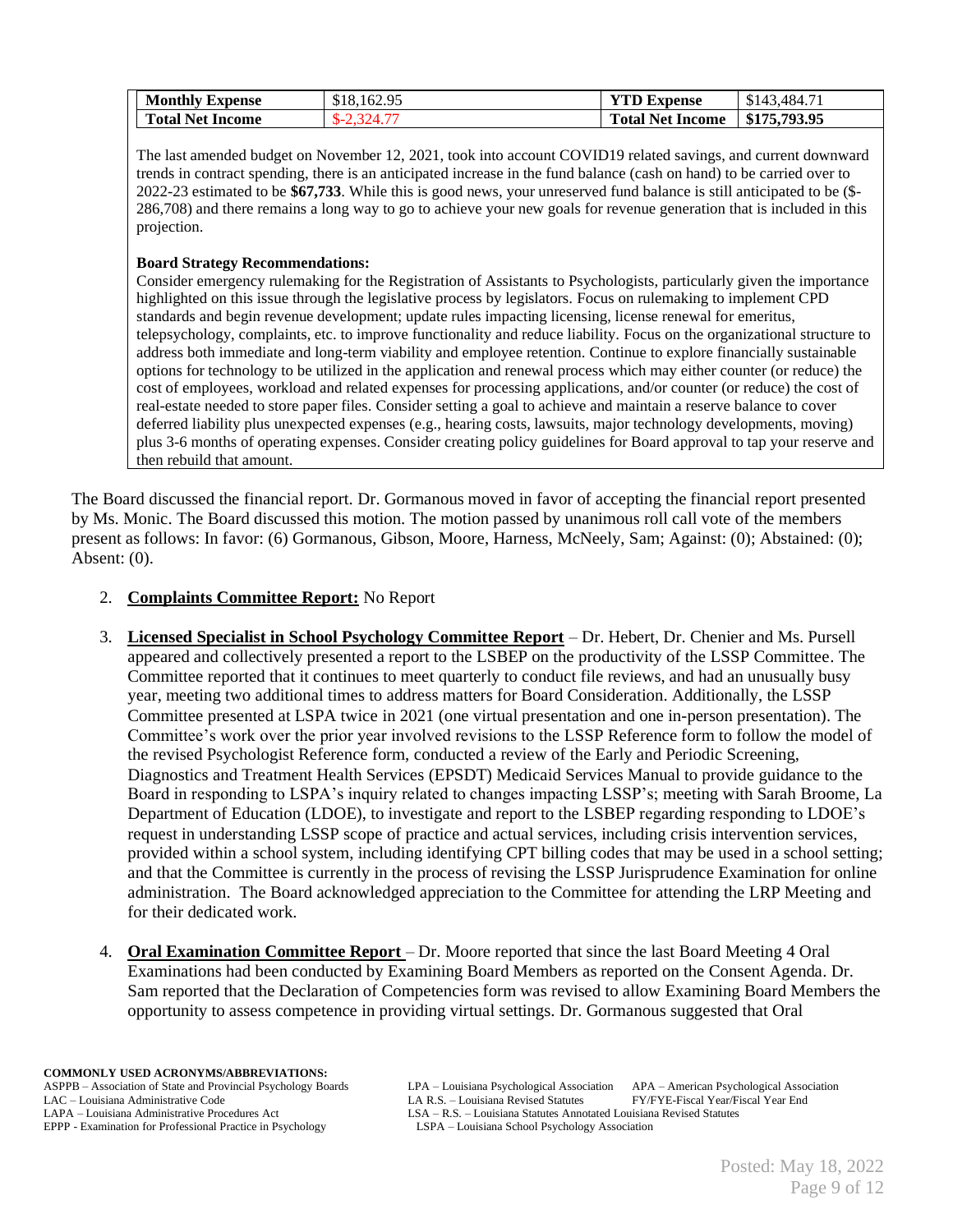Examinations be delayed when board members are ill. The Board discussed the option of continuing to conduct oral examinations via Zoom.

- 5. **Supervision/Credentials Committee** Ms. Monic suggested looking at methods to communicate Board Member availability to conduct Oral Examinations since the implementation of new delegations to board members has things flowing at a continuous pace, rather than once a month.
- 6. **Legislative Oversight Committee** Dr. Gormanous reported that the 2022 Regular Legislative session was approaching, that legislators would not be limited to the number of bills they could propose during the upcoming session.
- 7. **Jurisprudence Examination Committee** Dr. Gormanous requested that the Committee consider adding a question to address Psychologist Emergency Commitments and the requisite number of years required in clinical practice prior to issuing a PEC. The Committee agreed to explore the request.
- 8. **Public and Professional Outreach Committee** No Report
- 9. **Liaison to Professional Organizations** Dr. Gormanous requested to clarify that when speaking yesterday after the Anti-trust presentation regarding ASPPB's PSYPact and the anti-trust issues it creates, he inadvertently used the term EPPP2 when his intended discussion was regarding ASPPB's PSYPact.

Dr. Moore reported that ASPPB asked for a liaison to welcome guests attending the ASPPB meeting in New Orleans, April 21, 2022 – April 24, 2022. Dr. Sam also volunteered to assist Dr. Moore with the task. Dr. Gormanous moved that Dr. Moore be designated as the Ambassador for Louisiana to present at the opening of the ASPPB meeting. Dr. Moore also accepted Dr. Sam's assistance in assisting with the welcome presentation. The board affirmed the motion without objection.

10. **Continuing Professional Development Report** – Dr. Gibson reported that the Continuing Professional Development Webinar (Multicultural and Ethical Issues in Psychology by Antonio E. Puente, Ph.D.) conducted last month was well received and well attended. The Board discussed future presentations and reiterated potentially inviting Dr. Jennifer F. Kelly, Past APA President to present. Dr. VanGeffen stated that LPA had contacted Dr. Kelly and that Dr. Kelly would be presenting for LPA. The Board also discussed future presentations and potential reimbursement for presenters.

## **DISCUSSION/ACTION ITEMS**

- 1. **ASPPB's PLUS Application** Ms. Monic reported that ASPPB is phasing out the PLUS Application and will no longer process PLUS applications for Louisiana after January 31, 2022. The Board discussed this development and approved a website notification regarding the phase out and that Louisiana will continue to accept and process PLUS Applications for those applicants who are currently in the PLUS system, however new applications received after January 31, 2022 will be processed on Louisiana's forms.
- 2. **Contract Update - Consideration for Amendment: Taylor, Porter, Brooks and Phillips -** The Board reviewed and discussed the status of the legal contract with TPBP. Dr. Gregory Gormanous moved that the Board adopt the following Resolution for legal services with the legal firm of Taylor, Porter, Brooks, and Phillips, LLC.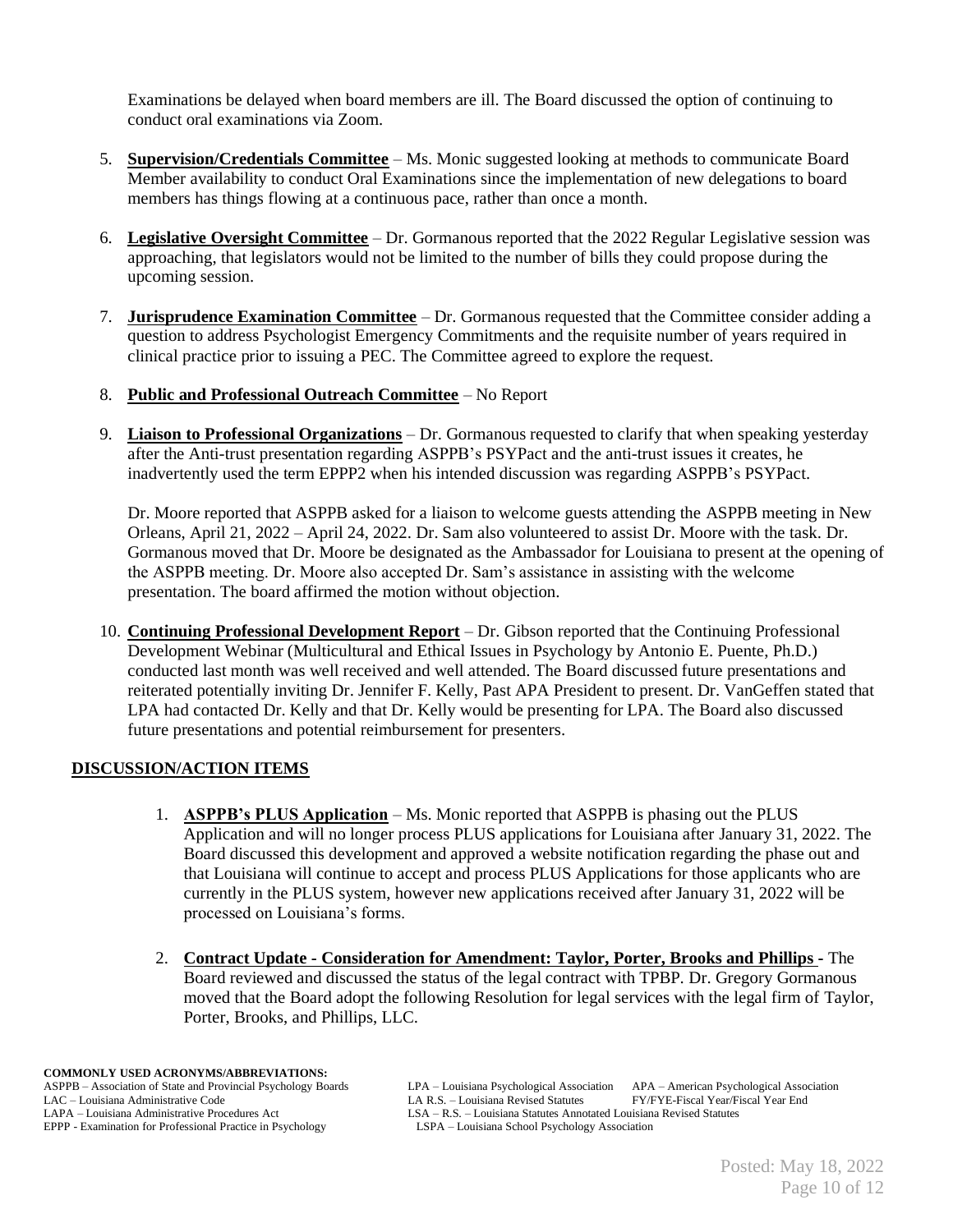*WHEREAS the Board is authorized under R.S. 37:2353.C.(2) to "Employ, within the limits of funds received by the Board, …general legal counsel, or other personnel necessary for the proper performance of work under this Chapter; and*

*WHEREAS the Board licenses psychologists and specialists in school psychology, conducts hearings on complaints concerning the disciplining of licensees, and may cause the prosecution and enjoinder of all persons in violation of Title 37: Chapter 28 in order to safeguard life, health, property and the public welfare of this state and in order to protect the people of this state against unauthorized, unqualified, and improper application of psychology; and* 

*WHEREAS the BOARD requires the continuing services of an attorney who specializes in administrative law to provide general counsel to the board in carrying out its functions; and* 

*WHEREAS the BOARD is currently in a multi-year contract with Taylor, Porter, Brooks and Phillips, LLP to provide these services; and*

*WHEREAS the funding for the current contract has been exhausted due to utilization of General Counsel for legal counsel including litigation in the matter of Richard A. Marksbury, Ph.D. vs. Louisiana State Board of Examiners of Psychologists;* 

*THEREFORE BE IT RESOLVED that the terms of payment in Board's contract for legal services with the firm of Taylor, Porter, Brooks & Phillips, LLP, be increased from \$45,000 to an amount not to exceed \$55,000 to cover the remaining period of the contract which ends on June 30, 2022.* 

The motion being put to a roll call vote of the members present, was adopted as follows: YEAS: Gormanous, Moore, Harness, Sam, Gibson; NAYS: 0; ABSENT: Chance McNeely NOT VOTING: 0

## 3. **Contract Update – Termination of CERTEMY Contract** – No update.

### 4. **Long Range Planning Recap**:

Following review and discussion, Dr. Gormanous moved in favor of reaffirming amendments and moving forward to promulgate the changes as discussed to "Training, Credentials, and Scope of Practice for Neuropsychology Specialty Designation and Provisional Licensure; other technical corrections - LAC 46:LXIII.105, 107, 307, 709, 1002, 1701 and 1702**."** The Board discussed the motion, the motion passed by unanimous roll call vote of the members present as follows: In favor: (5) Gibson, Gormanous, Moore, Harness, Sam; Against: (0); Abstained: (0); Absent: (1) McNeely.

Following review and discussion, Dr. Gormanous moved in favor of reaffirming amendments and moving forward to promulgate the changes as discussed to "Continuing Education for LSSP's - LAC:46:LXIII. Chapter 40." The Board discussed the motion, the motion passed by unanimous roll call vote of the members present as follows: In favor: (5) Gibson, Gormanous, Moore, Harness, Sam; Against: (0); Abstained: (0); Absent: (1) McNeely.

Following review and discussion, Dr. Moore moved in favor of reaffirming amendments and moving forward to promulgate the changes as discussed to "Ethical Standards for LSSP's - LAC:46:LXIII. Chapter 42". The Board discussed the motion, the motion passed by unanimous roll call vote of the members present as follows: In favor: (5) Gibson, Gormanous, Moore, Harness, Sam; Against: (0); Abstained: (0); Absent: (1) McNeely.

Dr. Gormanous moved in favor of affirming the revisions to "Chapter 3: Training Requirements" and "Chapter 7: Supervision Requirements" as prepared by Dr. Moore. The Board discussed the motion, the motion passed by unanimous roll call vote of the members present as follows: In favor: (5) Gibson, Gormanous, Moore, Harness, Sam; Against: (0); Abstained: (0); Absent: (1) McNeely.

"Chapter 6: Fees" requires further consideration and was not approved.

It was requested that "Chapter NEW: Telepsychology and Telesupervision" be added to the March 18, 2022 agenda to allow time for further review.